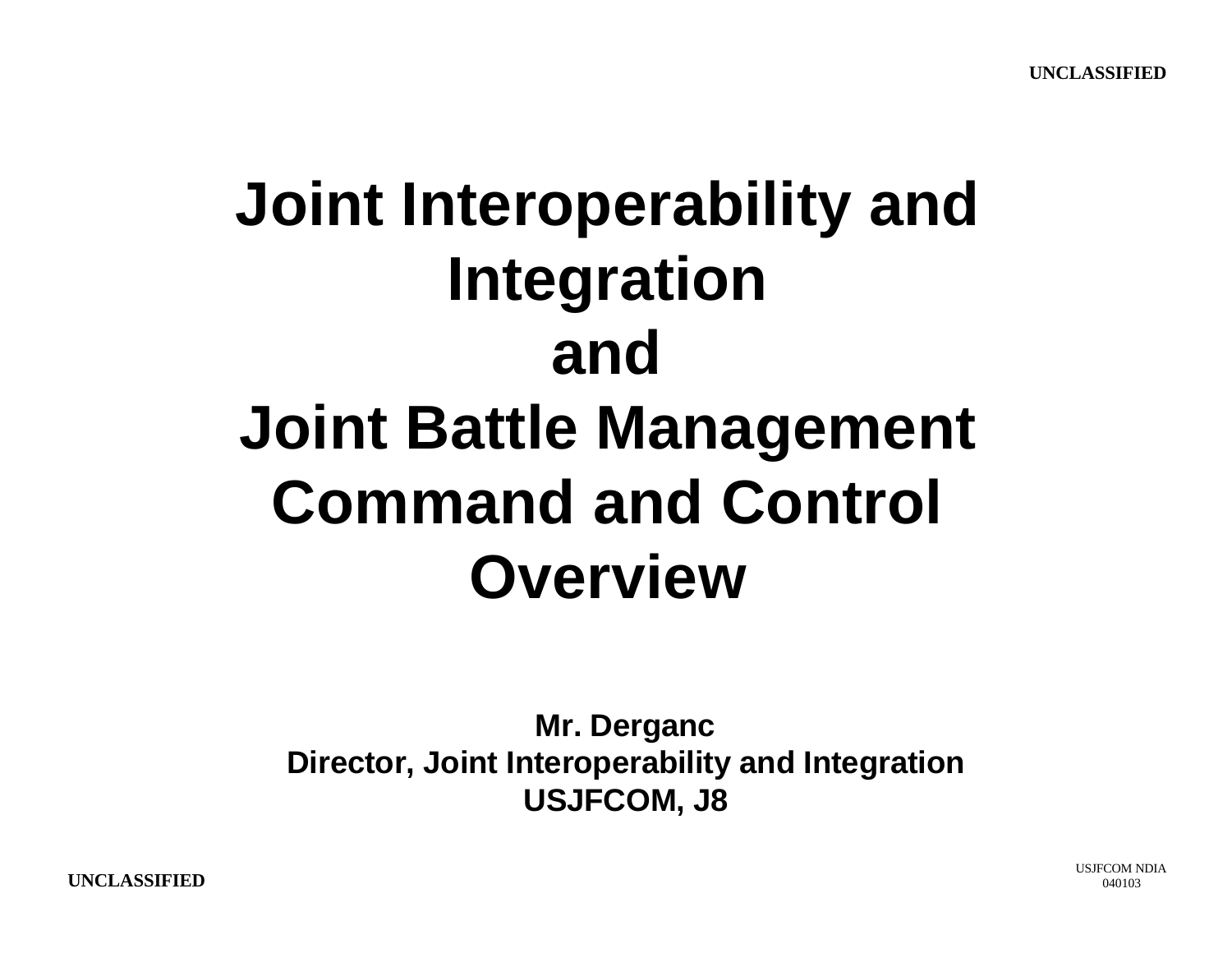#### *Authorities*

• Unified Command Plan 2002 assigned USJFCOM joint force integration and the role of chief advocate for jointness and interoperability and integration

• DoD Directive 4630.5 and DoD Instruction 4630.8 assigned USJFCOM responsibility to provide operationally prioritized and programmatically synchronized materiel and non-materiel recommendations for resolving Combatant Commander warfighting shortfalls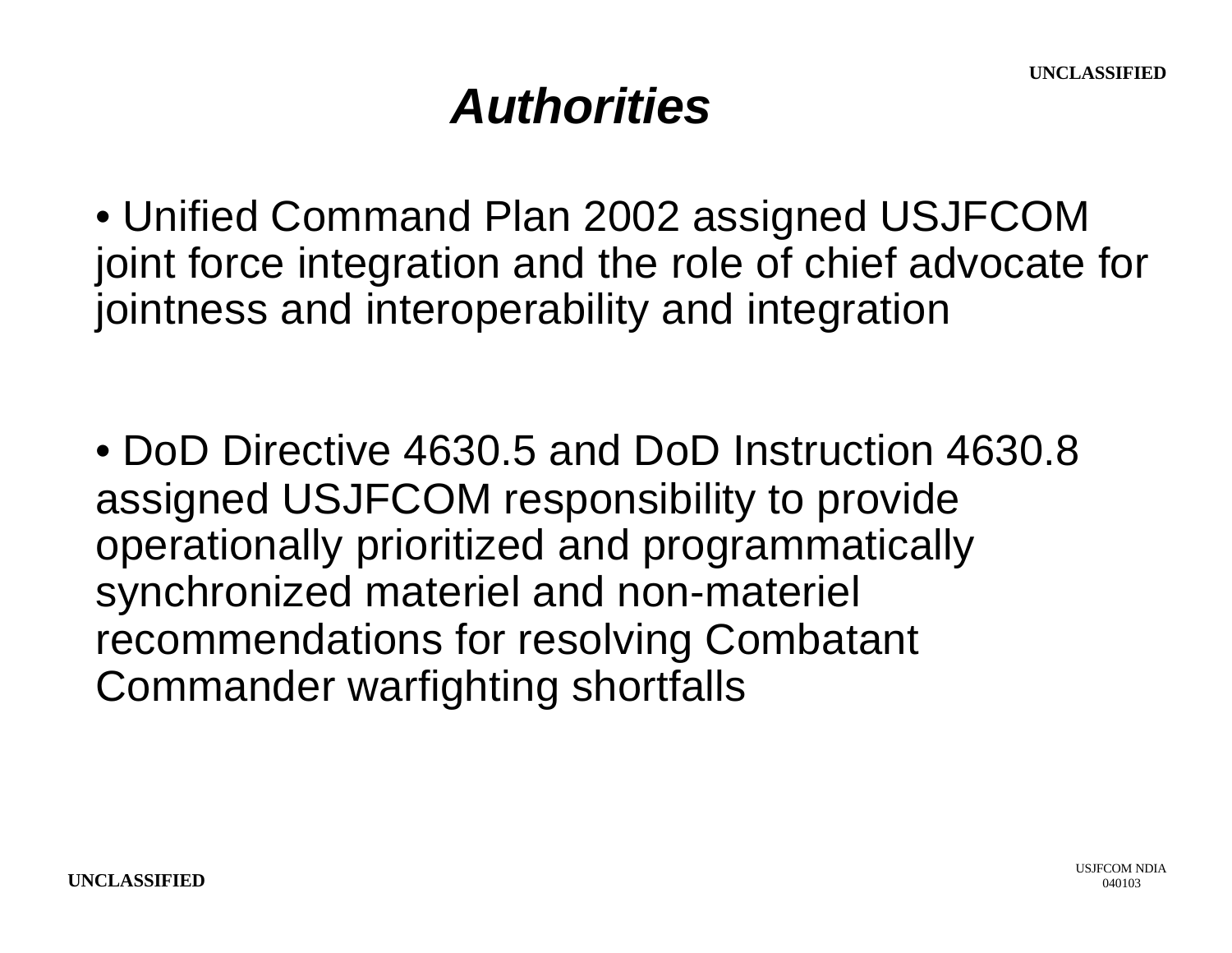#### *Achieving Future Joint Force Integration*

• Continuously work with Combatant Commanders, Services, and Agencies to identify joint interoperability requirements and standards

• Enforce interoperability through validation of DoD requirements documents for information exchange requirements and interoperability key performance parameters consistent with approved Joint Requirements Oversight Council joint operational concepts and integrated architectures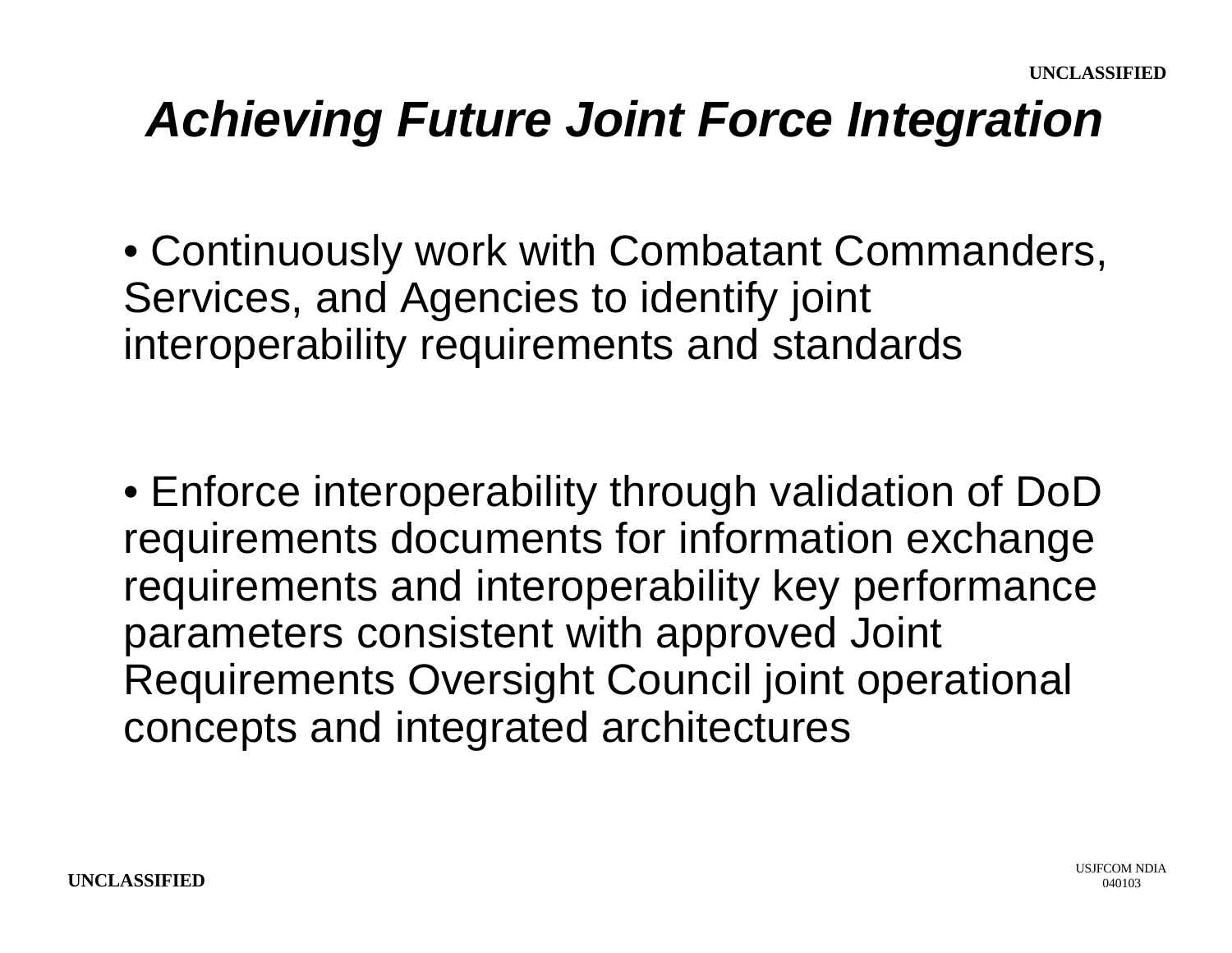#### *Addressing Legacy Joint Force Integration*

- •Identify and prioritized Combatant Commanders warfighting shortfalls from operational to tactical level
- Develop comprehensive Doctrinal, Organizational, Training, Materiel, Leadership, Personnel and Facilities (DOTMLPF) mission capability strategies
- Provide Rapid fielding of mission capable solutions via transition funds - bridge Service, Agency Program Objective Memorandum cycles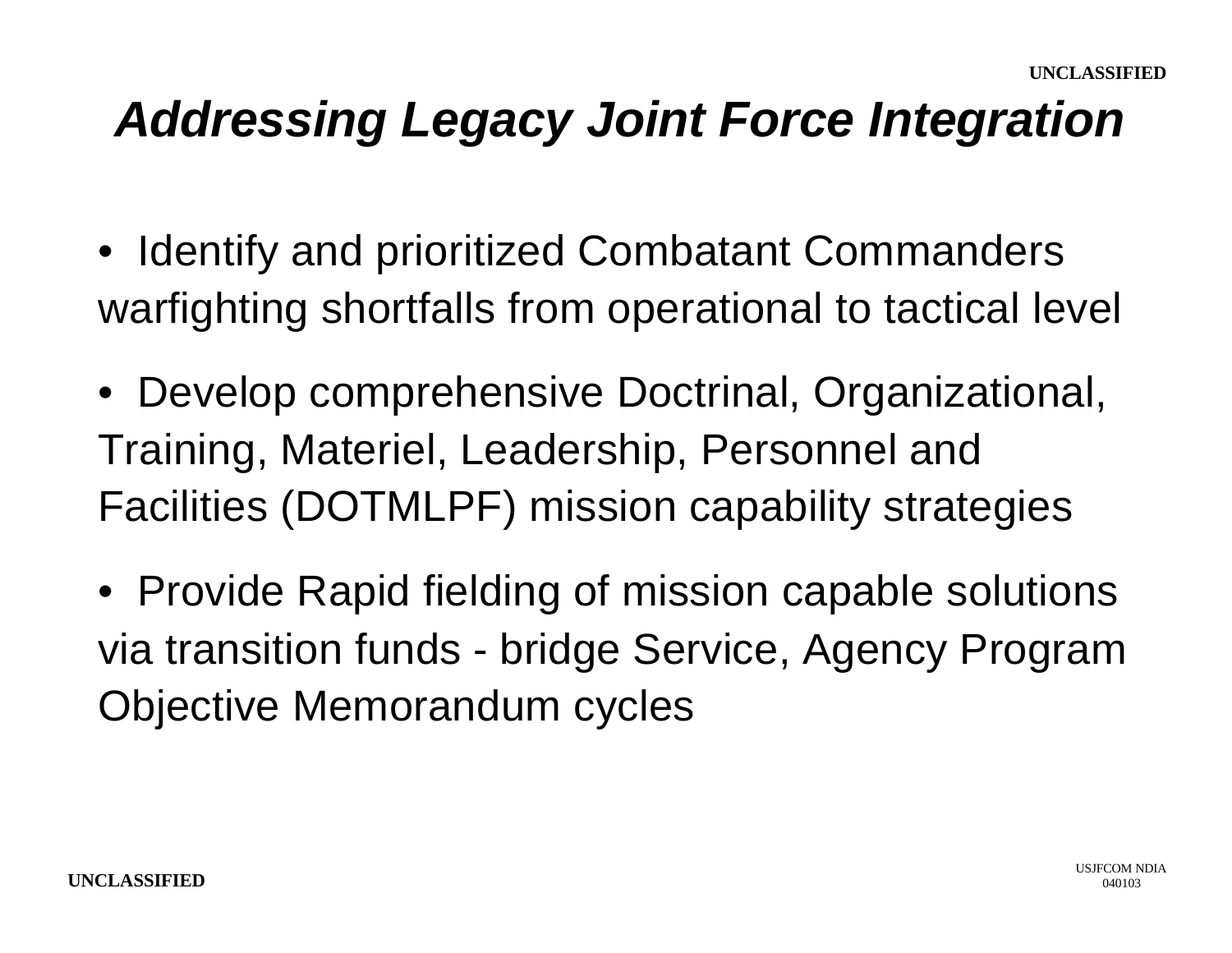#### *Specific Operational Focus*

- **Operational through tactical level joint integration of the following capabilities:**
	- $\triangleright$  Common operational and tactical pictures
	- **Combat identification**
	- $\triangleright$  Precision Engagement
	- $\triangleright$  Situational awareness
	- $\triangleright$  Adaptive mission planning and rehearsal
	- Integrated service intelligence systems
	- $\triangleright$  Integrated joint fires, maneuver, and intelligence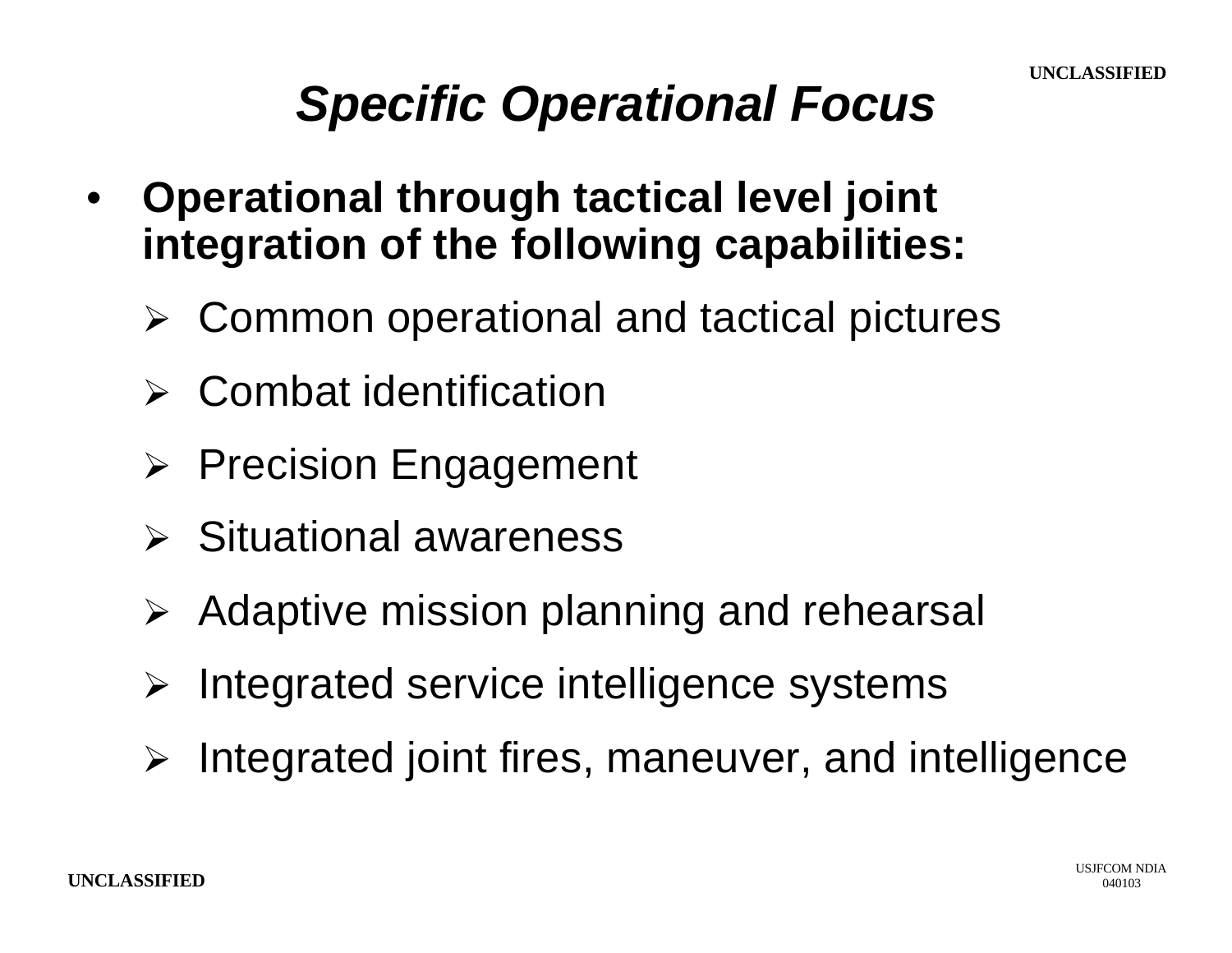#### **UNCLASSIFIED**

#### *Rapid Transition of Capabilities*



USJFCOM NDIA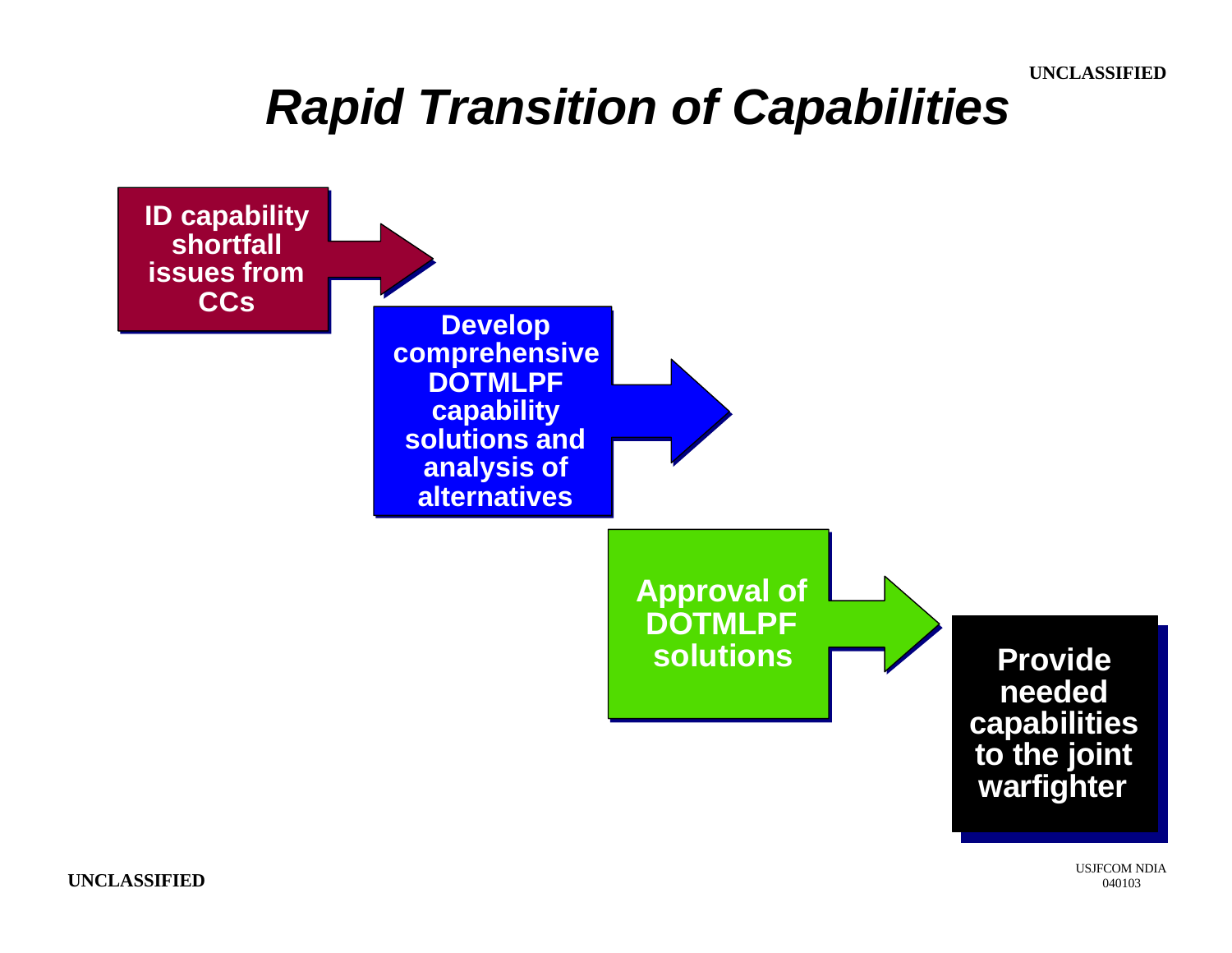#### *Recent Expanded Authorities*

**Deputy Secretary of Defense signed Management Initiative Decision #912 which directed expanded responsibilities for USJFCOM in overseeing and directing Joint Battle Management Command and Control (JBMC2) capabilities for joint integration and interoperability**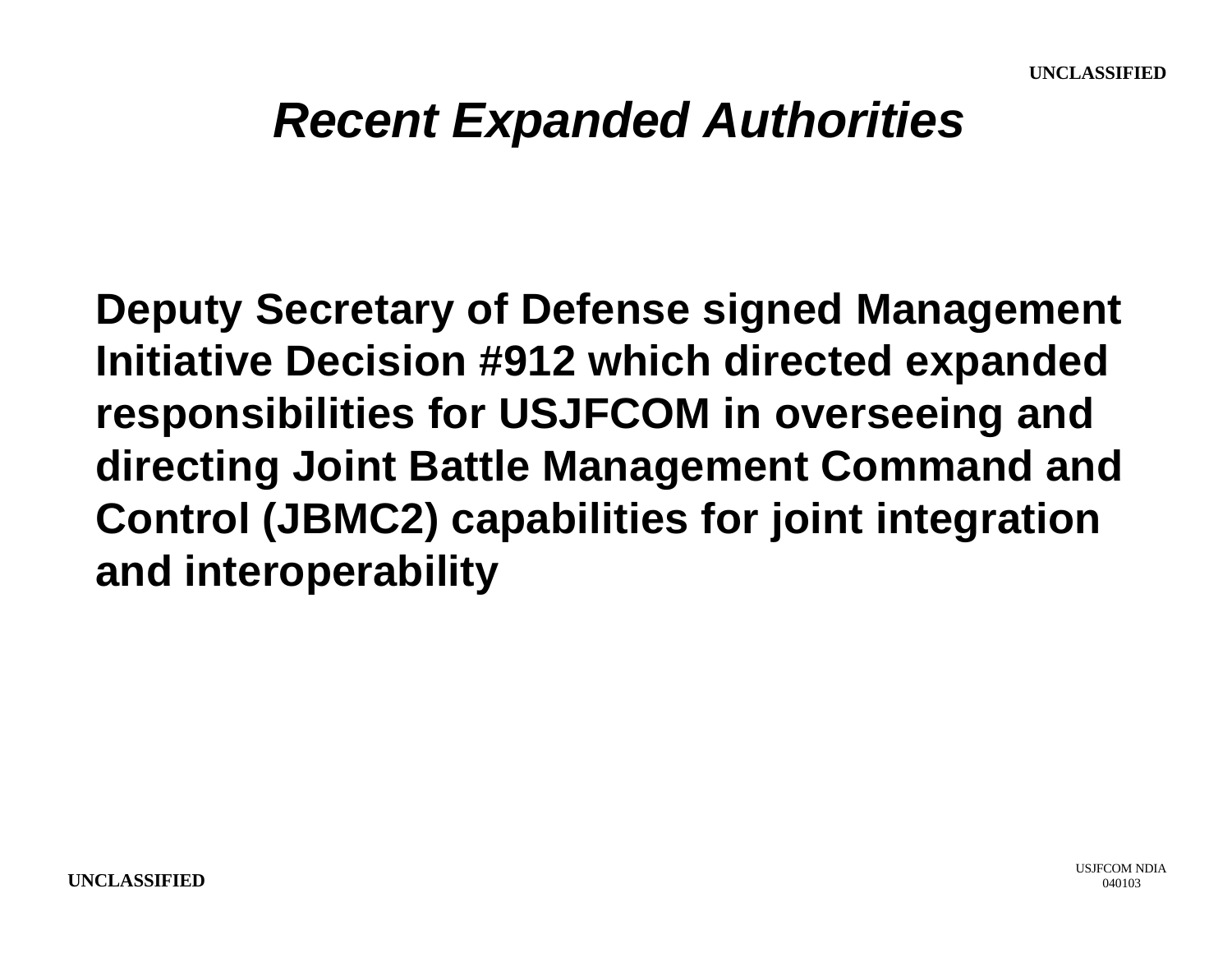### *MID 912 Highlights*

• **Strengthens Departments fielding of Joint Battle Management Command and Control (BMC2) capability's**

• **USJFCOM shall lead Combatant Commanders in the development of joint doctrine, concepts, mission/capability area requirements for JBMC2**

• **USJFCOM shall coordinate JBMC2 capabilities with the Joint Requirements Oversight Council who will ensure efforts are synchronized with other Joint Mission Areas**

• **USJFCOM shall direct oversight and have directive authorities for selected DoD programs and initiatives**

**UNCLASSIFIED** <sup>040103</sup>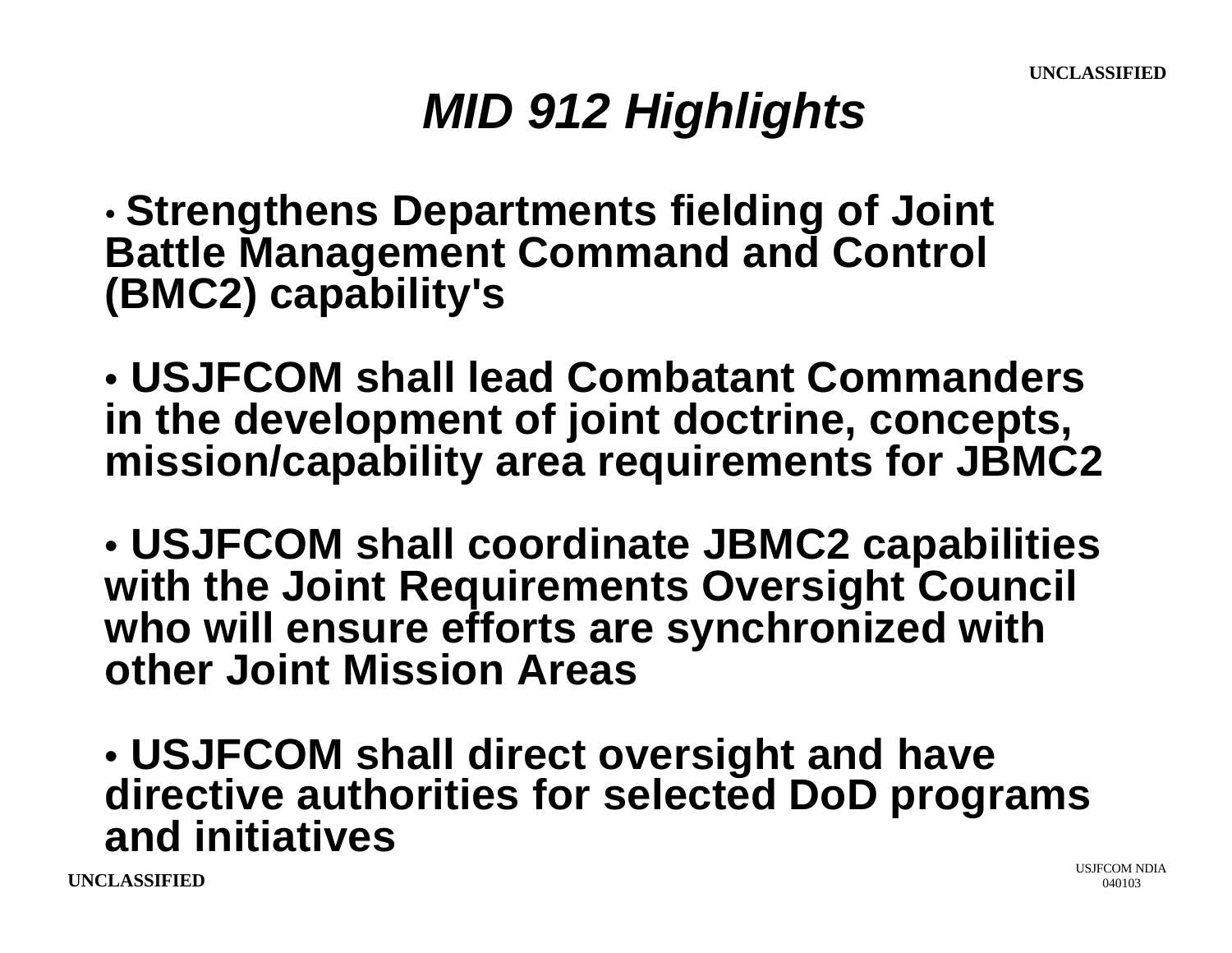#### *Joint BMC2 - Overview*

• **Component requirements and acquisition executives will work with USJFCOM to ensure all JBMC2 capabilities meet joint warfighter needs**

• **Military Departments and Defense Agencies shall retain responsibilities for programming and acquisition of JBMC2 capabilities**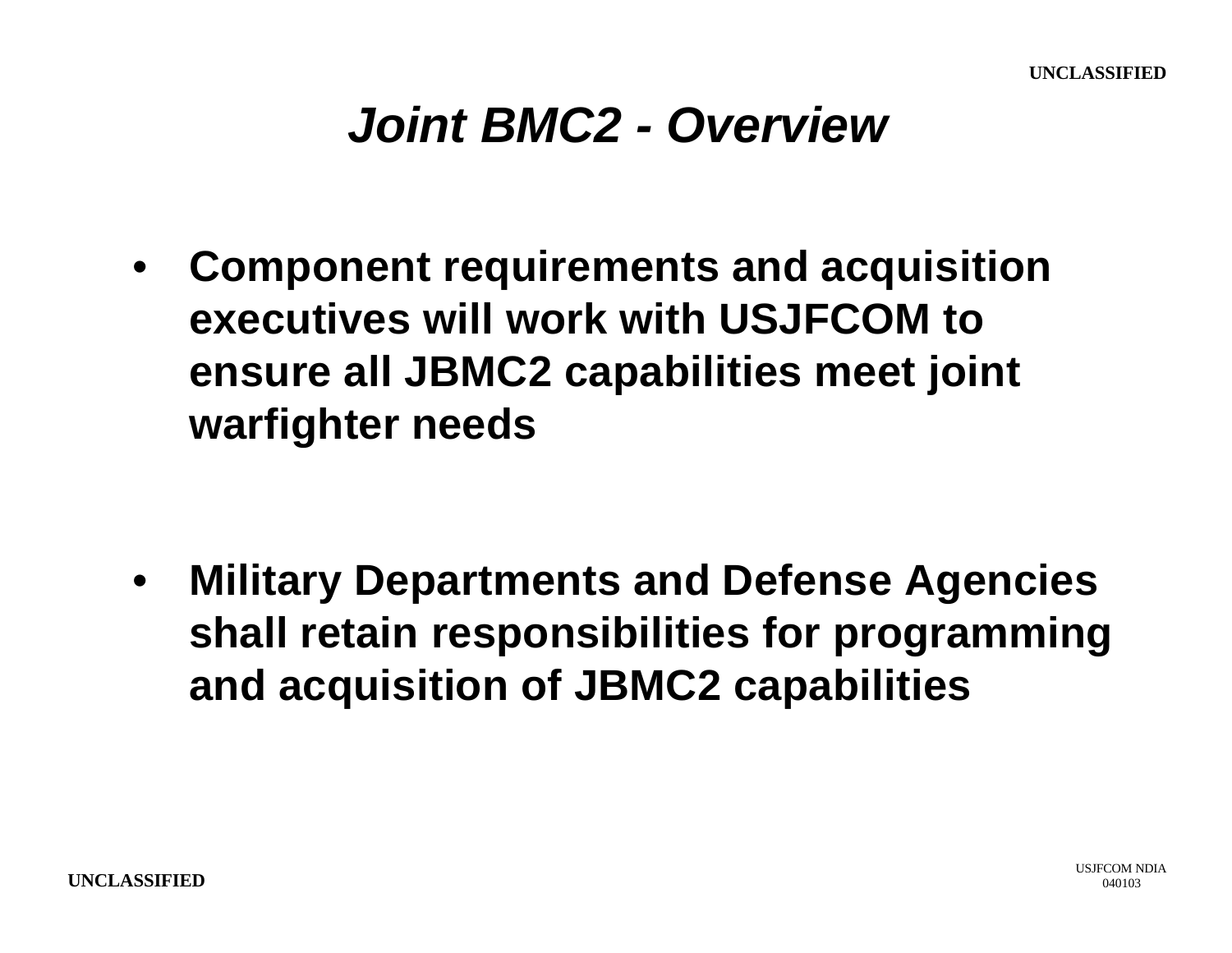#### *USJFCOM Initial JBMC2 Scope*

- **Fiscal Year 2003:**
	- ÿ **Deployable Joint Command and Control FY03**
	- ÿ **Single Integrated Air Picture Systems Engineering**

- **Fiscal Year 2004:**
	- ÿ **Family of Interoperable Operational Pictures**
	- ÿ **Developing SECDEF plan for expansion to:**
		- ß **Single Integrated Ground Picture**
		- ß **Single Integrated Maritime Picture**
		- ß **Precision Engagement/Time Sensitive Targeting**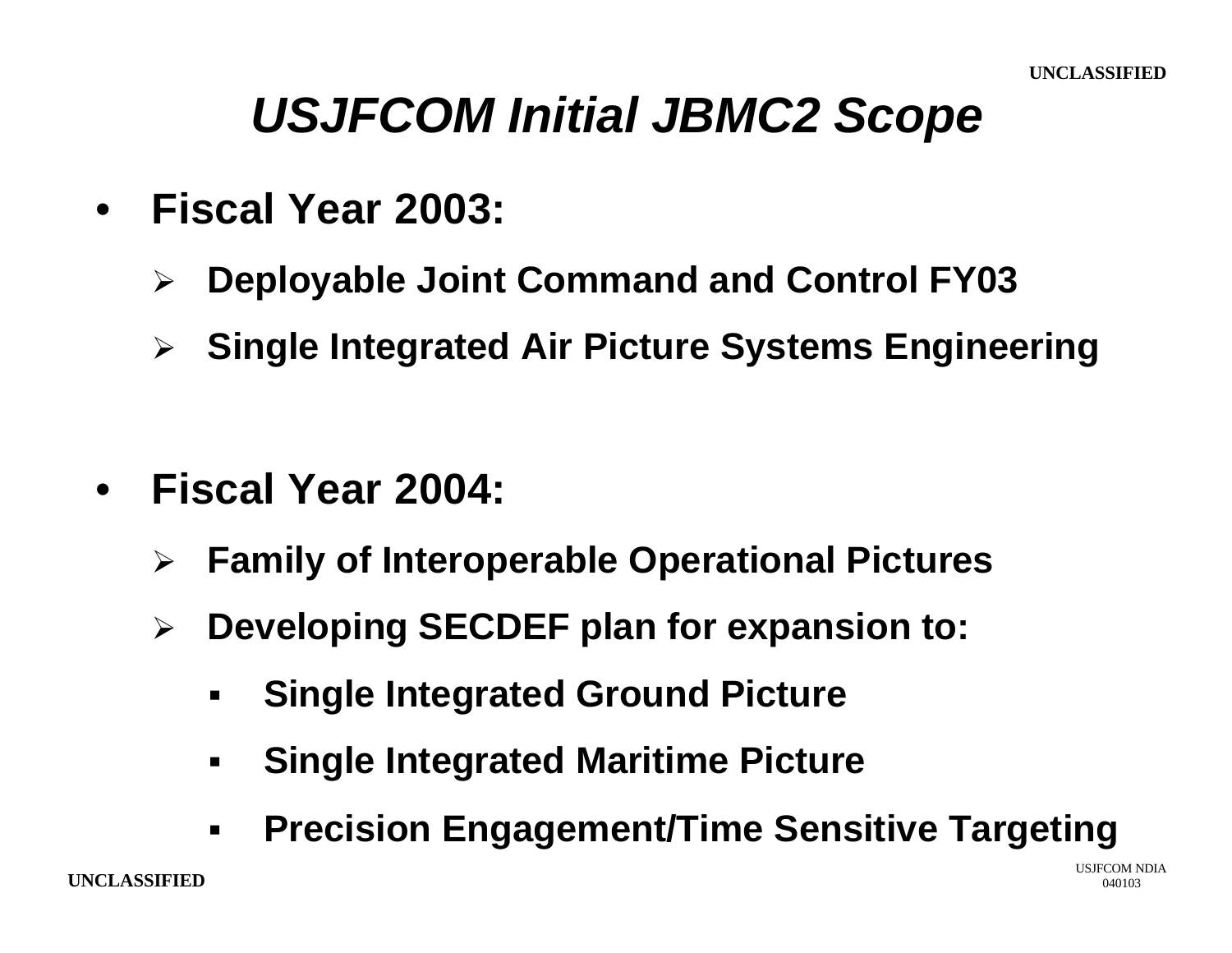#### *Top Level USJFCOM JBMC2 Processes*

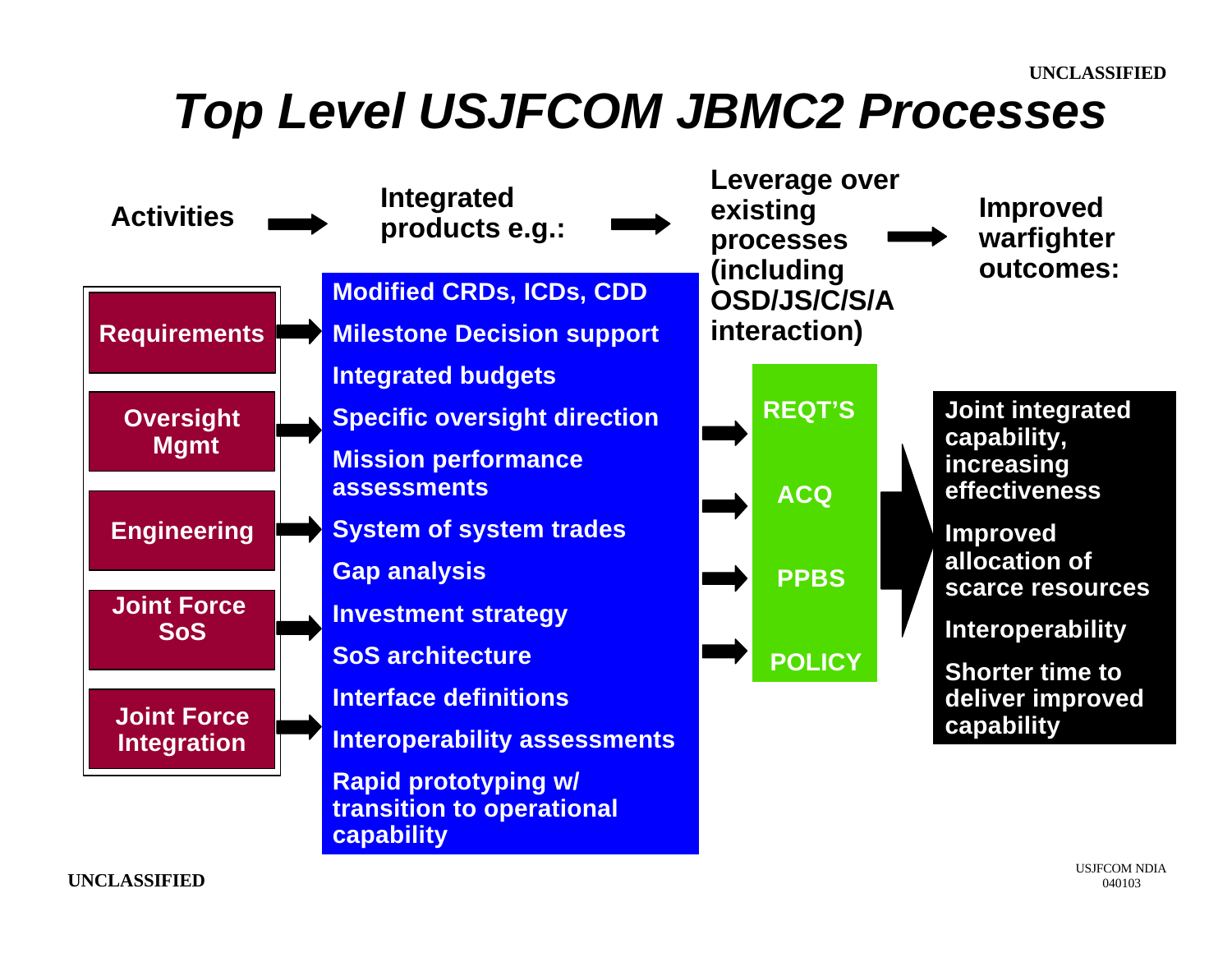#### *USJFCOM JBMC2 Requirements Overview*

- **Prioritize Combatant Commander needs**
- **Develop, review, and validate joint doctrine, concepts, mission area/capability requirements, and integrated architectures**
- **In conjunction with Combatant Commands, Services and Agencies, organize, train, and equip joint forces and provide integrated capabilities to joint warfighters**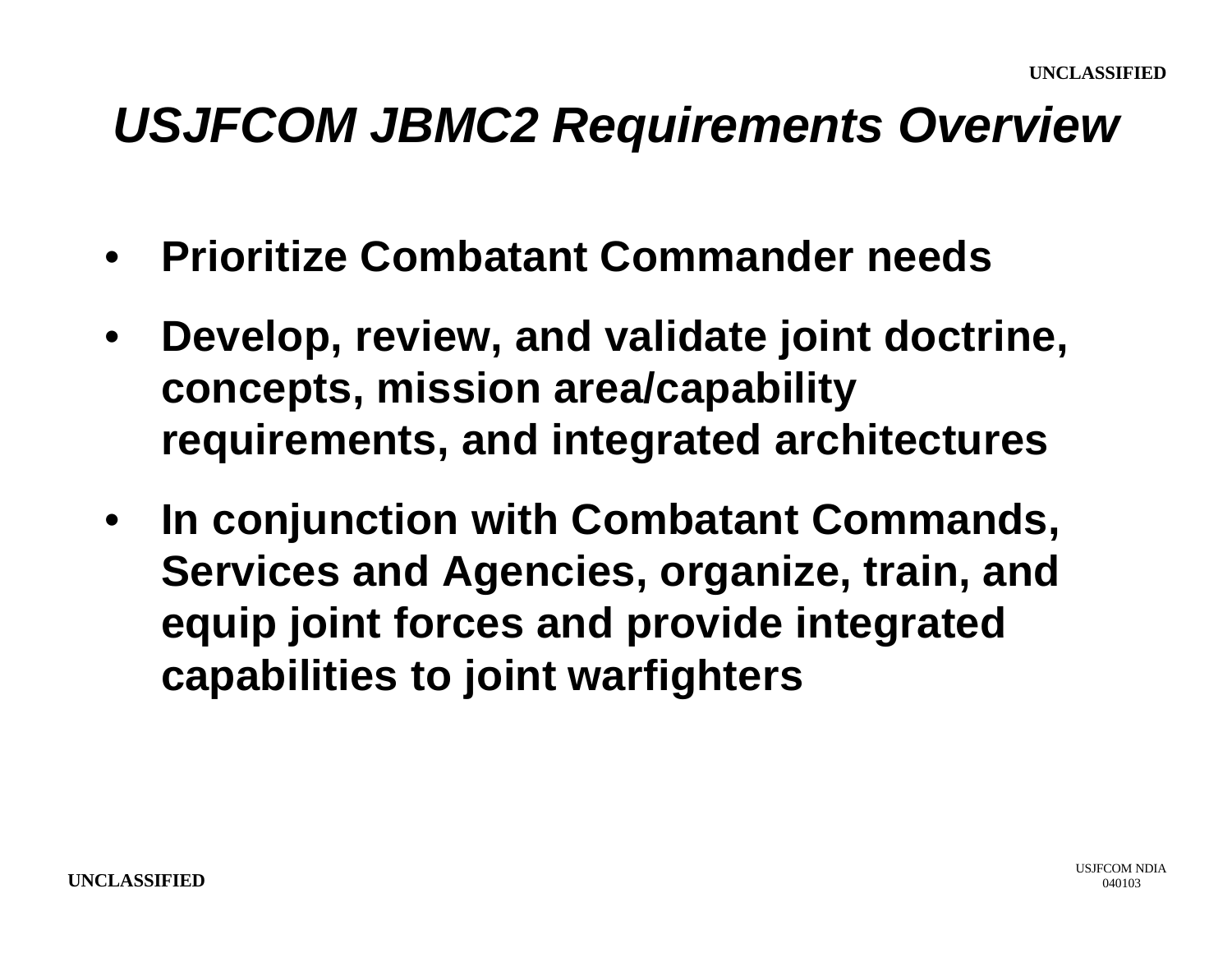#### *USJFCOM JBMC2 Requirements Oversight*

- **Chaired by USJFCOM J8 with reps from Combatant Commanders, Services and Agencies**
- **Provide oversight of JBMC2 concepts, operational requirements, and operational architectures**
- **Facilitate implementing emerging joint experimentation concepts leading to future JBMC2 mission area/capability requirements**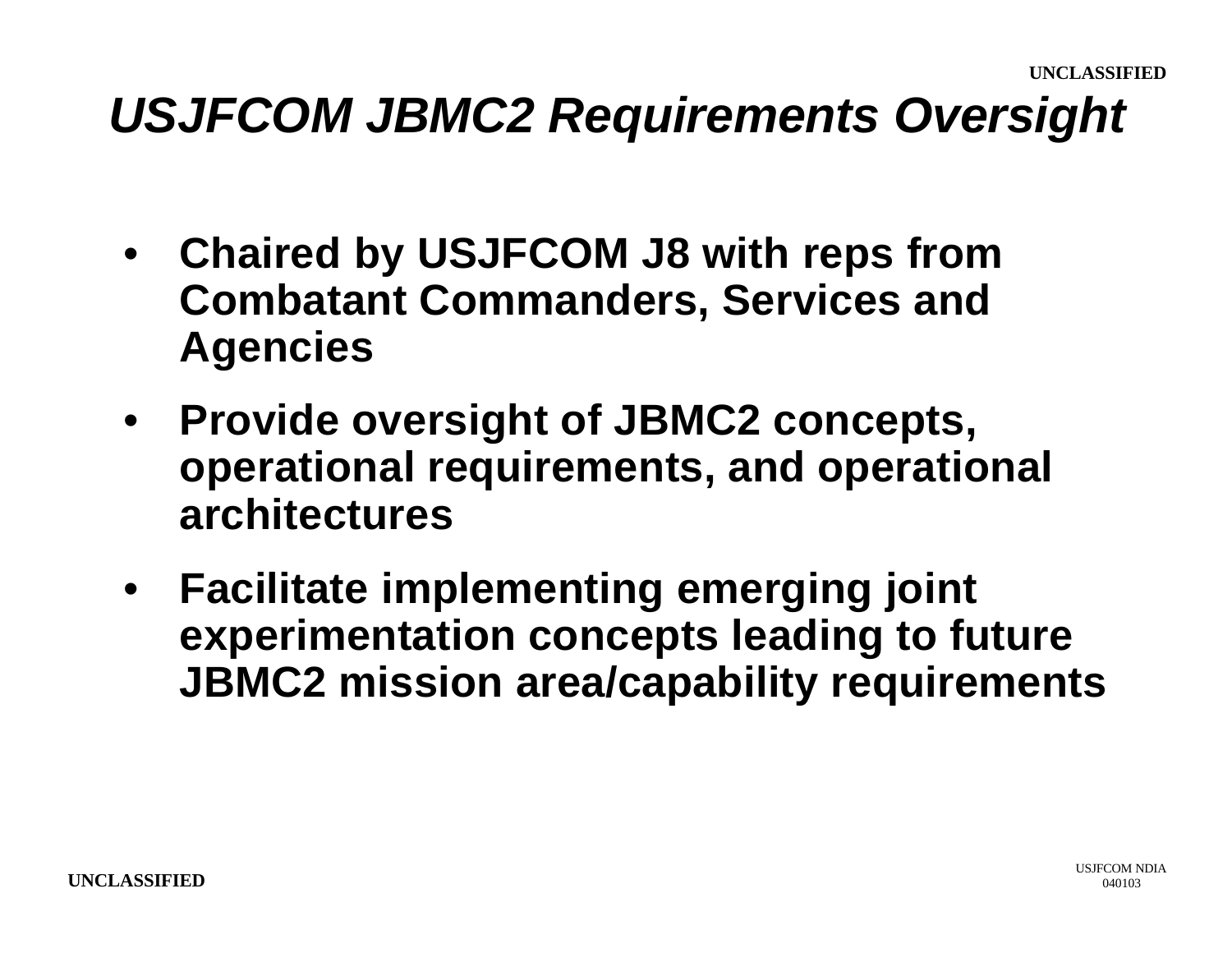# *USJFCOM JBMC2 Capability Requirements*



**UNCLASSIFIED** <sup>040103</sup>

USJFCOM NDIA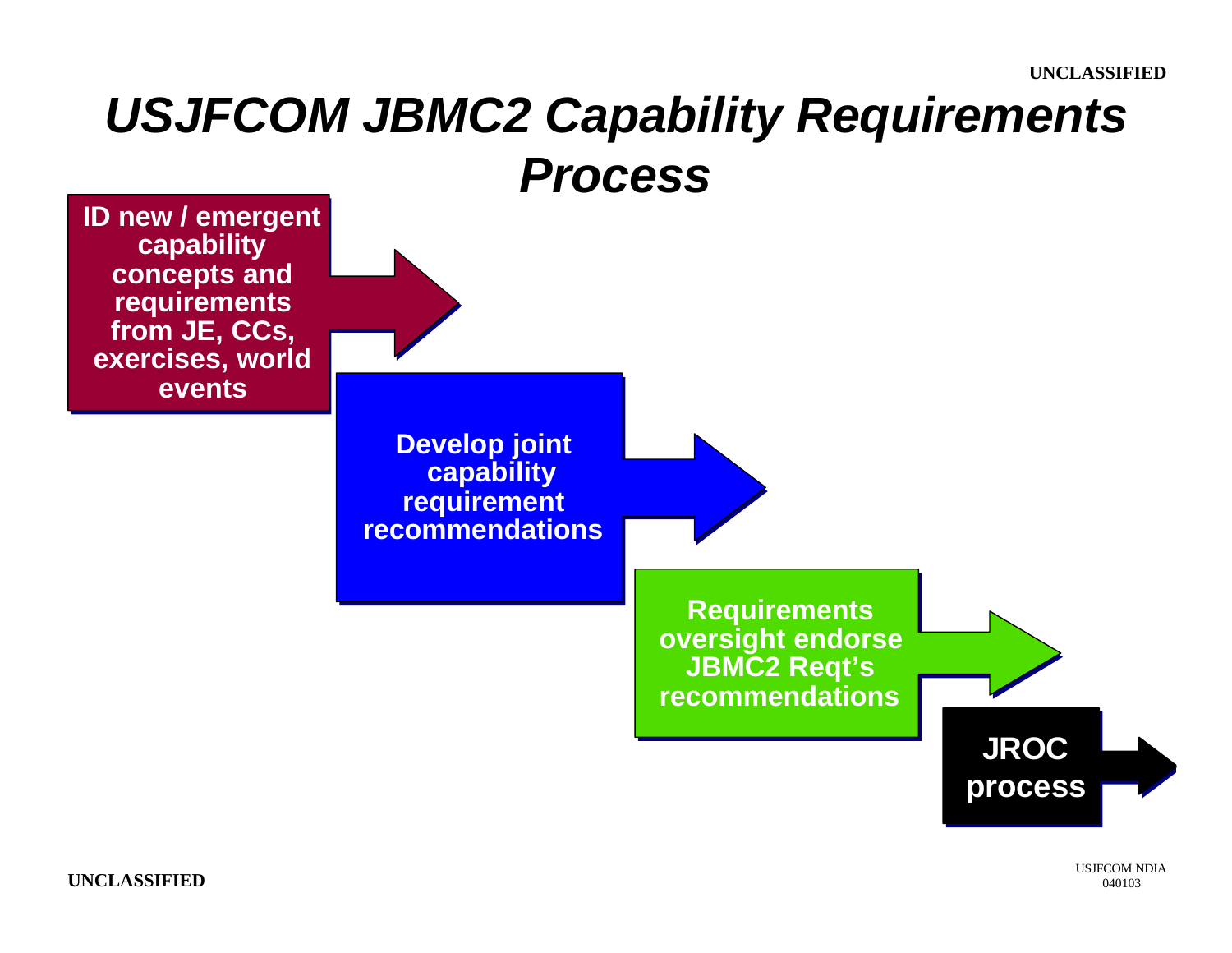#### *USJFCOM JBMC2 Functions*

- **Conduct field experiments and prototyping**
- **Assess capabilities exercises**
- **Oversight of systems and "SoS" testing**
- **Ensure field and operational training**
- **Plan transition strategy and fielding**
- **Perform SoS capability trade-offs**
- **Review mission/capability area requirements**
- **Perform assessments and lessons learned**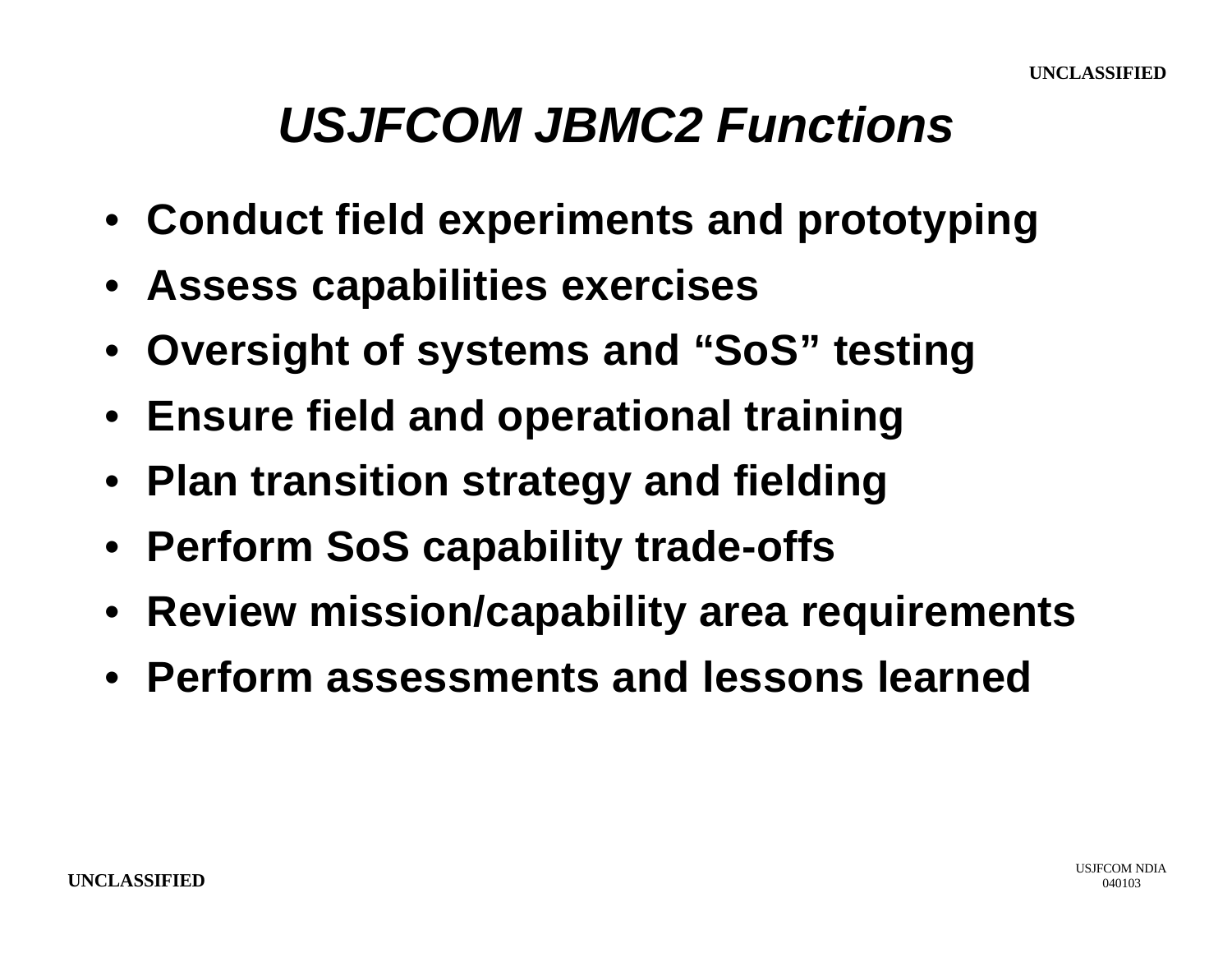### *USJFCOM JBMC2 Oversight Functions*

- **Assess and direct synchronization, SoS integration, and capability dependency across Combatant Commands, Services and Agencies**
- **Provide input and direction to Service and Agency POMs, and participate in PPBS decisions**
- **Execute cost and budget oversight and analyses and provide oversight and directive input to issue resolution**
- **Participate in acquisition** (milestone) **decisions**